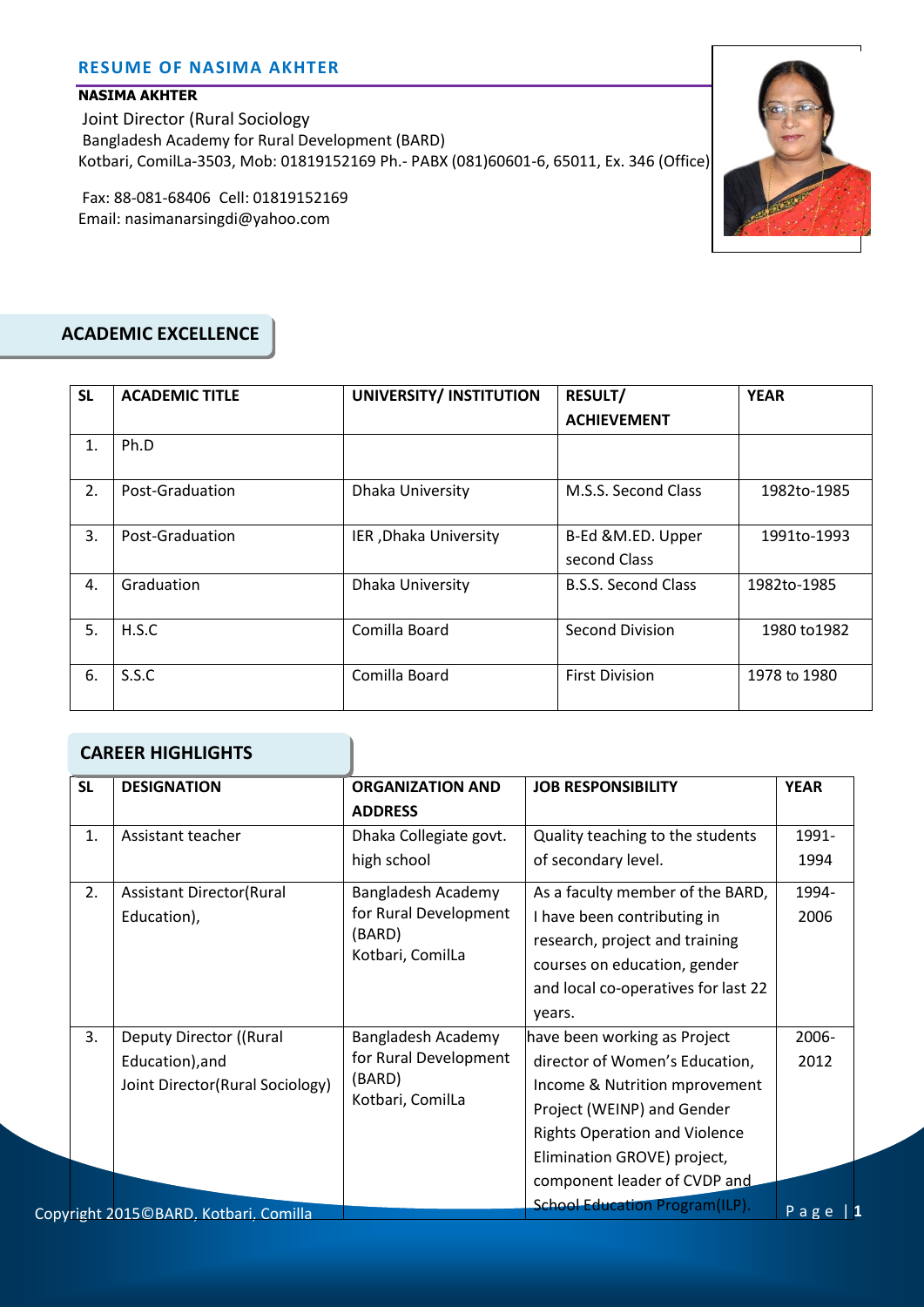### **NASIMA AKHTER**

Joint Director (Rural Sociology Bangladesh Academy for Rural Development (BARD) Kotbari, ComilLa-3503, Mob: 01819152169 Ph.- PABX (081)60601-6, 65011, Ex. 346 (Office)

Fax: 88-081-68406 Cell: 01819152169 Email: nasimanarsingdi@yahoo.com



## **SPECILIZATION HIGHLIGHTS**

| <b>SL</b> | <b>AREAS OF SPECIALIZATION</b>                        |
|-----------|-------------------------------------------------------|
| 1.        | Gender issues and women Development                   |
| 2.        | Soft Skills & attitude development                    |
| 3.        | Human Rights issues in the Field of Rural Development |
| 4.        | Women/ Child Health & Education Development           |
| 5.        | Project Planning / experimentation and Management     |

# **PUBLICATION HIGHLIGHTS**

| <b>SL</b> | <b>TYPES OF PUBLICATION</b>    | <b>NUMBER</b> | <b>REMARKS</b>                                    |
|-----------|--------------------------------|---------------|---------------------------------------------------|
| 1.        | <b>Books/ Research Reports</b> | 12            | Books/ Reports Published By BARD & WFP, SDC etc   |
| 2.        | Journal Article                | 08            | Article Published By BARD Journal, national &     |
|           | (home and abroad)              |               | International Journals/ Conference Papers etc     |
| 3.        | <b>Others</b>                  | 24            | Article Published By Daily News Papers, Bulletin, |
|           |                                |               | Periodicals, Manual etc                           |

### **TRAINING**

| <b>SL</b> | <b>TRAINING TITLE</b>                 | <b>ORGANIZATION</b> | <b>LOCATION</b>    | <b>YEAR</b> |
|-----------|---------------------------------------|---------------------|--------------------|-------------|
|           | <b>Foreign Training:</b>              |                     |                    |             |
|           | <b>Rural Transformation Programme</b> | <b>INFRA</b>        | Malaysia           | 2015        |
|           | <b>TQM Courses</b>                    | TIC Tokiyo Japan    | Japan              | 2012        |
|           | Food & Nutrition Programme Planning & | PGIA                | <b>Philippines</b> | 2001        |
|           | Copyright 2015©BARD, Kotbari, Comilla |                     | & Sri Lanka        | Page        |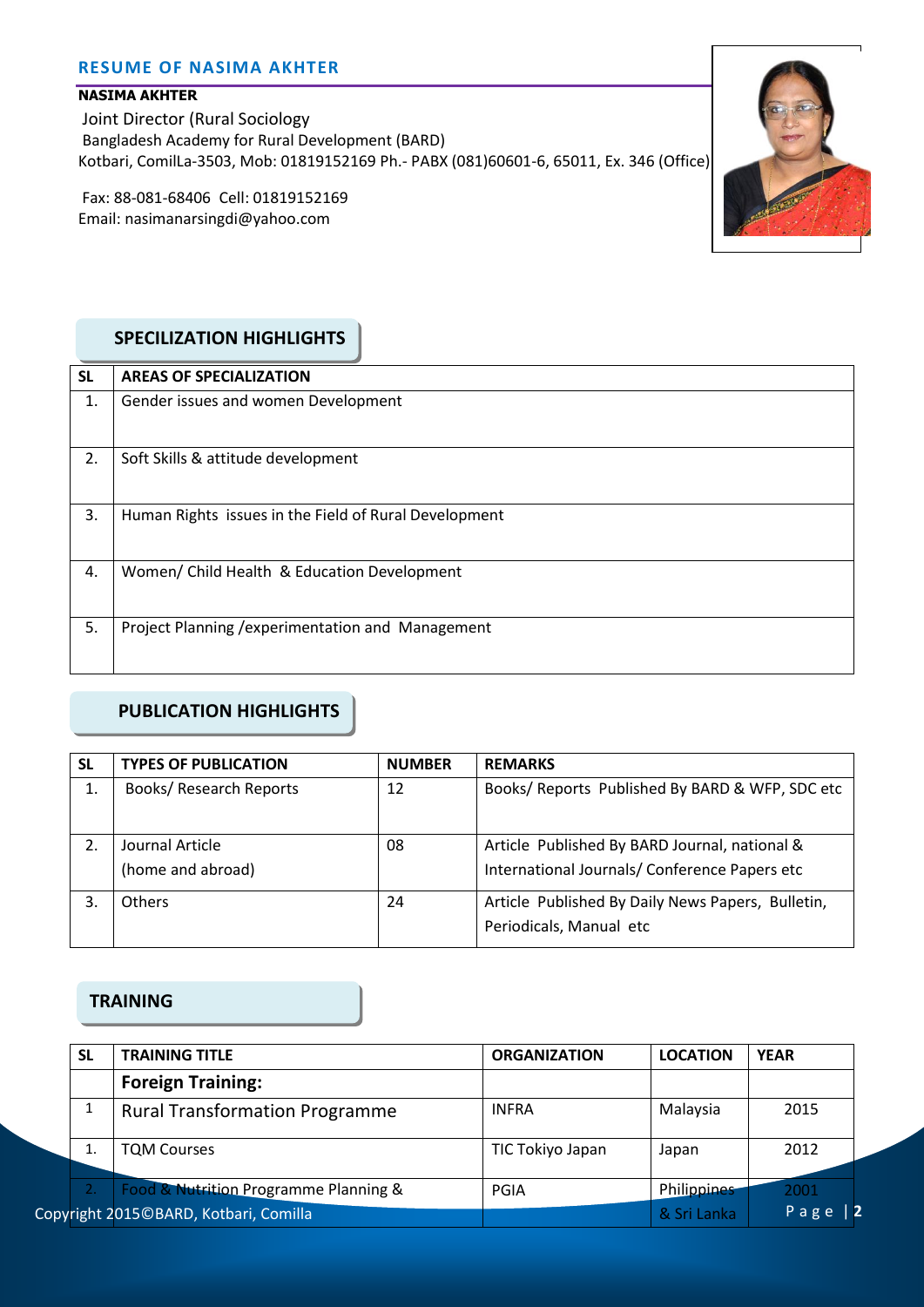#### **NASIMA AKHTER**

Joint Director (Rural Sociology Bangladesh Academy for Rural Development (BARD) Kotbari, ComilLa-3503, Mob: 01819152169 Ph.- PABX (081)60601-6, 65011, Ex. 346 (Office)

Fax: 88-081-68406 Cell: 01819152169 Email: nasimanarsingdi@yahoo.com



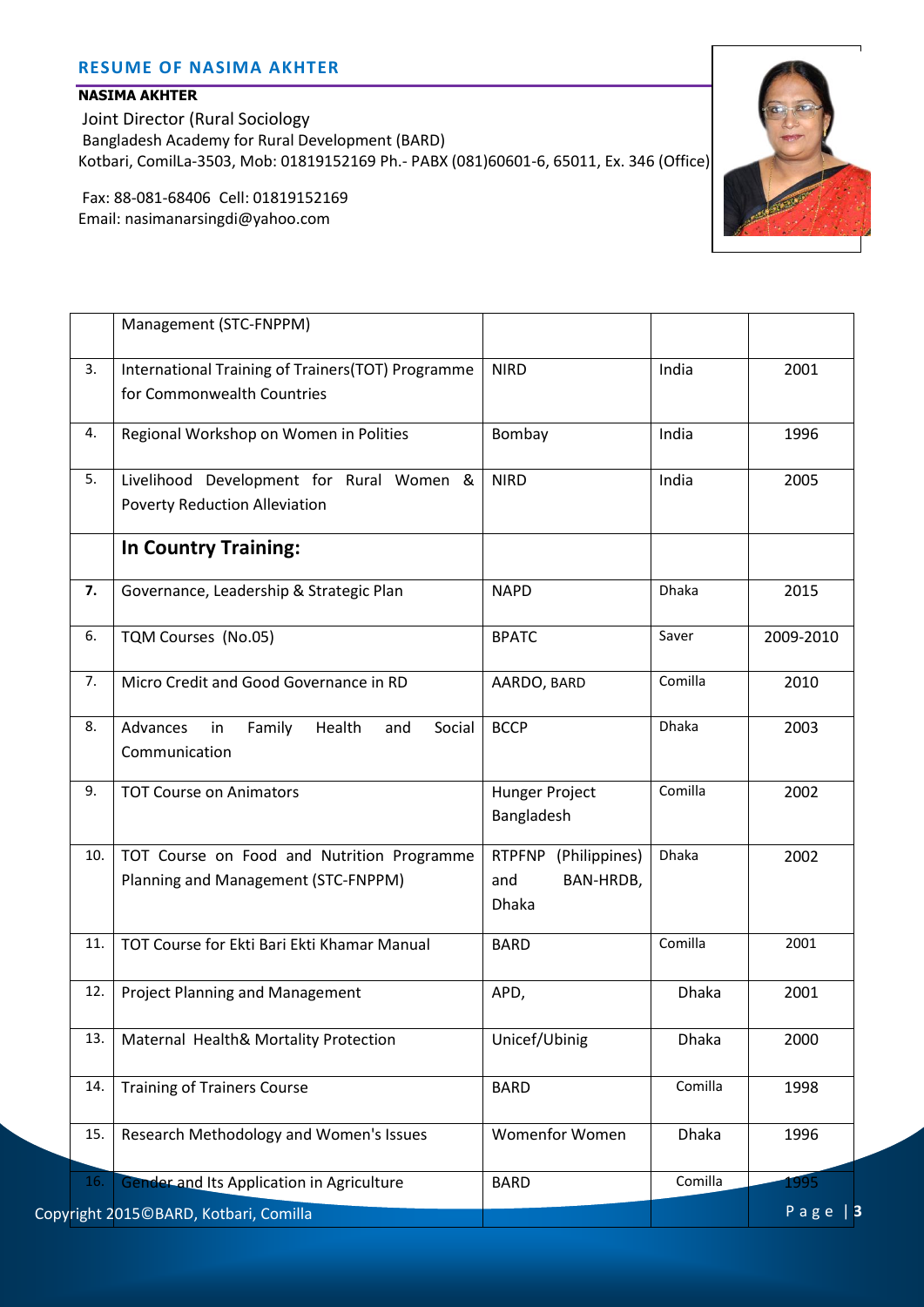### **NASIMA AKHTER**

Joint Director (Rural Sociology Bangladesh Academy for Rural Development (BARD) Kotbari, ComilLa-3503, Mob: 01819152169 Ph.- PABX (081)60601-6, 65011, Ex. 346 (Office)

Fax: 88-081-68406 Cell: 01819152169 Email: nasimanarsingdi@yahoo.com



| 17. | Convention of Child Rights (CRC)    | <b>BARD/Communica</b> | Comilla | 1995 |
|-----|-------------------------------------|-----------------------|---------|------|
|     |                                     |                       |         |      |
| 18. | Gender and Development              | <b>BARD</b>           | Comilla | 1994 |
| 19. | Socio-economic Research Methodology | <b>BARD</b>           | Comilla | 1994 |

**PERSONAL INFORMATION**

| 1.             | <b>Complete Name</b>   | NASIMA AKHTER                                                          |
|----------------|------------------------|------------------------------------------------------------------------|
| 2 <sup>1</sup> | Date of Birth          | 08.11.1964                                                             |
| 3.             | <b>Blood Group</b>     | $O+$ positive                                                          |
| 4.             | NID No.                | 1923309335758                                                          |
| 5.             | <b>Present Address</b> | Joint Director (Rural Sociology Bangladesh Academy for Rural           |
|                |                        | Development (BARD) Kotbari, Comilla-3503, Mob: 01819152169             |
|                | 6. Permanent Address   | Village-Sarrabad, P. O.-Narayanpur, Upazila-Balabo, District-Narsingdi |
|                | Hobby                  | • Reading Books and news papers                                        |
|                |                        | • Cultural Activities                                                  |
|                |                        | • Field Visit and Sightseeing                                          |

# **VALIDATION**

"All the information and data presented here are true to the best of my knowledge".

Nasima Akhter